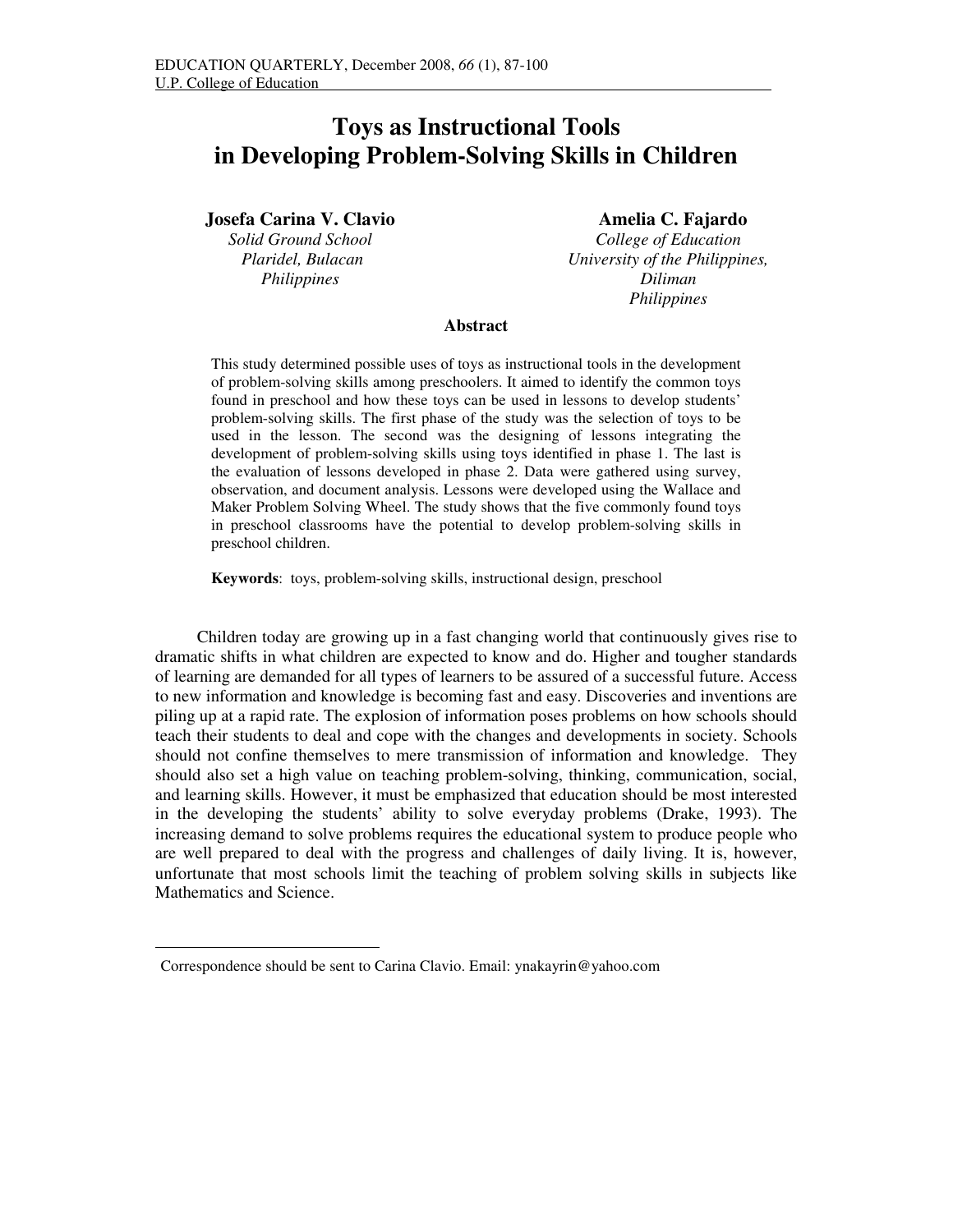The 1987 Constitution of the Philippines requires basic education to empower the students for lifelong learning. One of the life skills cited by the Department of Education (2002) in its Basic Education Curriculum is problem solving. One of the objectives of preschool education in the Philippines in DECS Order No. 107 (1989) is to develop the child in every aspect of development to become self-propelling, thinking, and contributing individual, able to make decisions which will prepare him/her for the more complex demands of future life.

Dodge and Colker (1998) observed that children who are effective problem solvers are better prepared for meeting the demands and challenges of an increasingly complex world. Accordingly, these children are more likely to be flexible in their thinking and able to use a variety of problem solving strategies. However, there are limited studies done on problem solving in younger children.

In response to the pressing need to develop problem-solving skills among young children, this study aimed to contribute in finding alternative and effective ways of developing problem-solving skills among young children. In this study the use of toys as instructional tools in developing problem-solving skills among young Filipino children was explored. Toy is defined as an object or thing that can be used or manipulated to amuse and encourage playfulness. Reiber, Luke, and Smith (1988) noted that toys as instruments of play make learning fun and more effective especially if the toy is voluntary chosen, involves active engagement, and is pleasurable.

Toys appeal to children of all ages across the globe. Abrams and Kaufmann (1990) opined that toys are intrinsically motivating. The right toys available at the right time can spontaneously guide children to greater heights of accomplishments. Toys that have the right degree of novelty can ignite creativity, stimulate imagination, awake, wonder, and bring enjoyment to children. They should have both familiar and unexplored features to make them attractive and challenging. Wise selection of toys for every developmental stage of a child will go a long way in enhancing learning. Insightful teachers can utilize the natural appeal of toys to understand and capture a child's perception of the world and himself. Toys can be powerful teaching and learning tools and teachers need guidelines and frameworks to help maximize their use in the classroom. However, there are limited studies done on the utilization of toys in the classroom.

#### **Toys that develop problem solving skills**

Toys are the essence of play and play is an essential activity of children, which helps them organize and understand themselves and their environment. Cuffaro (1995) said materials such as toys are the text of early childhood classrooms. They can be the means or the path for a child's entry to the structured and ordered knowledge of the adult world. Alward, Nourut, Scales, and Van Horrn (1993) suggest that the best toys for young children have the quality that encourages playfulness. It should allow children to adapt the toy to their individual needs and stages of development. The environment of children must also contain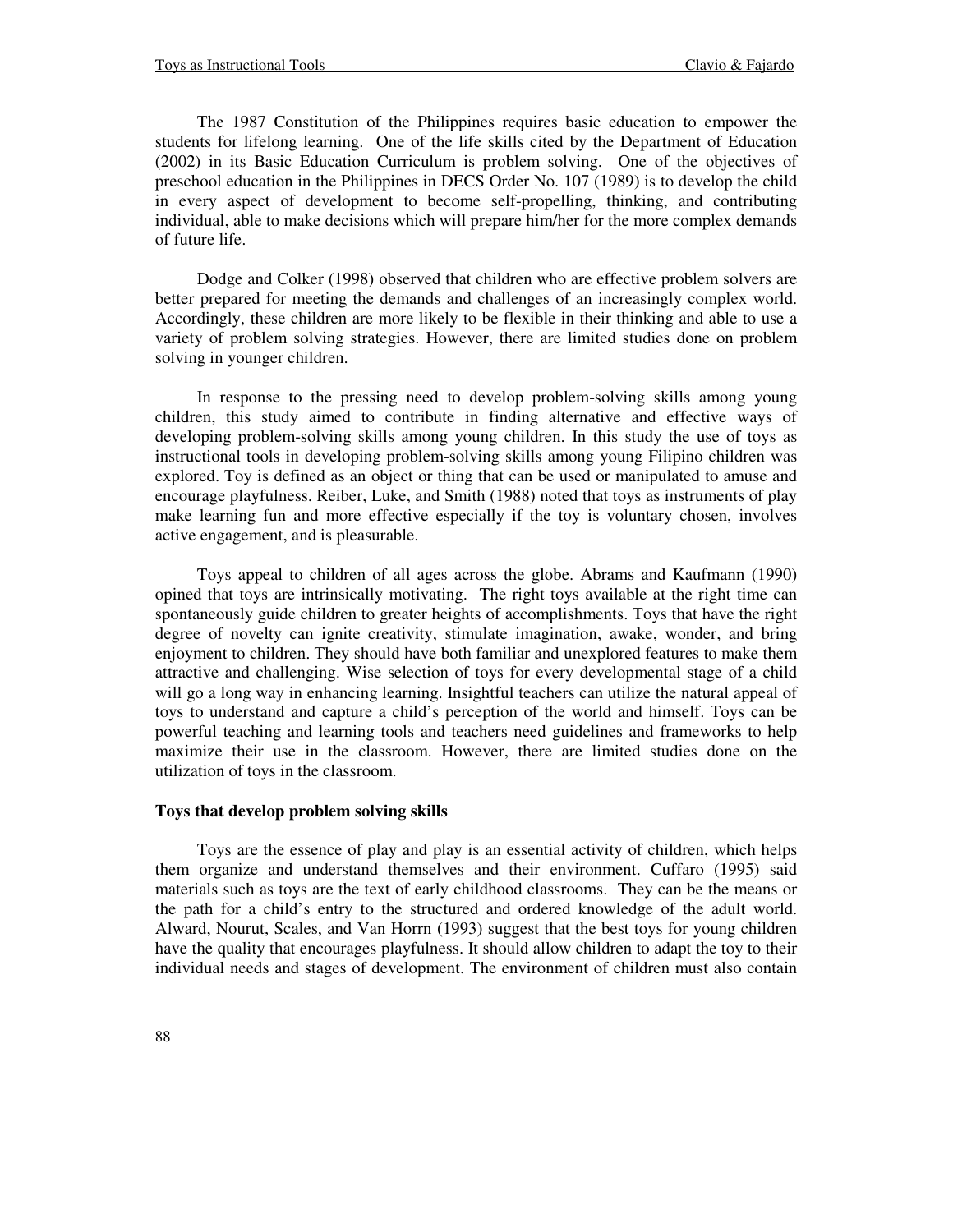materials that have elements of familiarity connecting them with their experiences and novel materials that expand their horizons (Alward, Nourut, Scales, & Van Horrn, 1993).

Different types of materials used in the classroom develop different types of thinking. Guilford (1967) classified these materials into convergent and divergent materials. Convergent materials are toys with single or prescribed uses, and encourage convergent thinking. De Bono (1992) described convergent thinking as vertical thinking because it involves moving back and forth between higher and lower levels of thought. For convergent thinkers, there is only one acceptable answer, and so they are compelled to look for such. Puzzles, simple card and board games, and sorting and stacking materials are examples of convergent materials found in a pre-school classroom. Divergent materials like blocks and building sets are toys that lead to multiple uses and are more open-ended, and thus, encourage divergent or lateral thinking. Divergent thinkers search for many different ways of defining or interpreting a problem. De Bono (1992) added that it is the blending of literal and imaginative thought that is necessary for problem-solving. Cliatt, Shaw and Sherwood (1980) opined that divergent thinking - the generation of many appropriate responses to a question - is a valuable tool in problem solving. Yinger and Blaszka (1995) wrote that divergent materials invite a variety of children's responses through exploration, experimentation, and original thinking.

Bredekamp (1987) emphasized the appropriateness of materials to the developmental stage of a child. These materials provide concrete, real, and meaningful experiences to children. She further added that these materials are basic to early childhood programs because they support child-initiated and child-directed learning, stimulate the imagination, facilitate recall, and aid communication.

Playing with toys can set the foundation for reading, writing, mathematical reasoning, social interaction, and creativity. Children who experience success during playtime want to repeat the experience, and they also want to take on a new or more difficult challenge during their next opportunity to play. Segatti, Du-Paul, and Keyes (2003) wrote in their article in the National Association for the Education of Young Children journal, *Young Children*, that children innovate with toys, and these innovations are signs that children are learning to use their thinking skills to solve problems. Experiences in problem-solving activities help children develop curiosity and patience, along with thinking skills such as flexibility and understanding of cause and effect. They learn to work toward achieving a goal, and gain confidence in their ability to reach a solution. They noted that materials used in problemsolving activities encourage children to explore, provide opportunities to find simple cause and effect relationships, and provide open-ended experiences for making choices and decision.

Early childhood practitioners and experts suggest that toys, to be effective in developing problem-solving skills in children, must have the following attributes: (1) safe, durable, and attractive; (2) have varied use; (3) developmentally appropriate; (4) encourage exploration and experimentation; (5) stimulate original thinking; (6) provide simple cause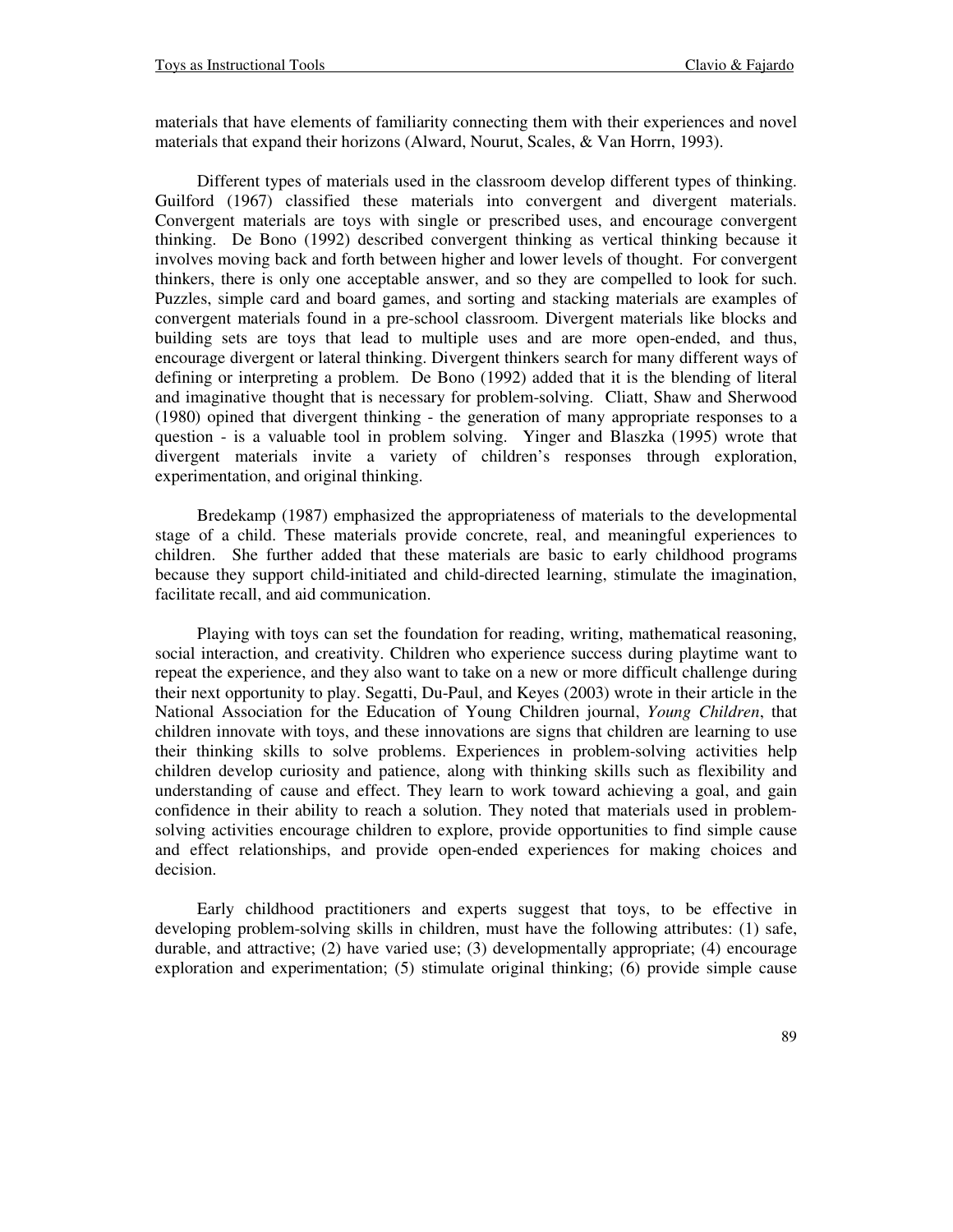and effect relationships; and (7) provide open-ended experiences for making choices and decisions (Guilford, 1967; Bredekamp,1987; Bronson,1995; Isenberg & Jalongo, 1997; Segatti, Du-Paul & Keyes, 2003). These toys are tools that can enhance the learning process of children and the teachers have the responsibility to define the environment in which these toys will be utilized in the context of developing the problem-solving skills of preschool children.

### **Instructional design used in developing problem-solving skills in children**

Children learn through active exploration, participation, and interaction with adults, other children, and materials. Piaget (1954), Vygotsky (1978) and Bruner (1966) asserted that a child is capable of constructing his own learning by interacting with his environment. Hence, teachers should base their instruction on this premise as they develop the learners' problem-solving skills. Blake, Hurley, and Arenz (1995) opined that educators of young children can enhance the development of problem-solving thought processes through daily activities in their classroom. They reasoned that even very young children are capable of problem-solving processes that are on the appropriate developmental level. They added that educators of young learners influence how children think, and are responsible for what curriculum is taught in daily programs. Berger and Thompson (1996) reiterated that preschoolers have considerable difficulty with formal problem-solving tasks such as problems requiring the analogy from one situation to another and logical deduction or stepby-step procedure despite exposure to practical problem-solving situations. Rudimentary skills related to problem solving begin to develop during the play years. These rudimentary skills namely intuition, memory, reasoning or logic, metacognition, and creativity as proposed by Maker and Wallace (2004) are independent and interactive during the problemsolving process. Supportive guidance by an adult is essential in facilitating the development of these cognitive skills in preschoolers.

Wallace, Maker, Cave, and Chandler (2004) believed that all children's learning capacity could be improved through the systematic and coherent teaching of the processes underpinning problem-solving. They devised a Problem Solving Wheel to guide teachers and students in the problem solving process. The stages of the problem solving wheel are:

1. Gather/organize: What do I know about this?

Using and improving memory is an important part of the whole problem-solving process. As learners connect and link bits of information, their memories become more efficient. It is the teacher's role to encourage learners to make links on what they know and guide them into organizing and refining the learners' collection of ideas.

2. Identify: What is the task? Clarifying the task involves both analytical and creative thinking. Some learners lose track of the task they are undertaking, so it is the role of the teacher to clarify what learners need to do, and to point out the criteria that will make the task successful or excellent.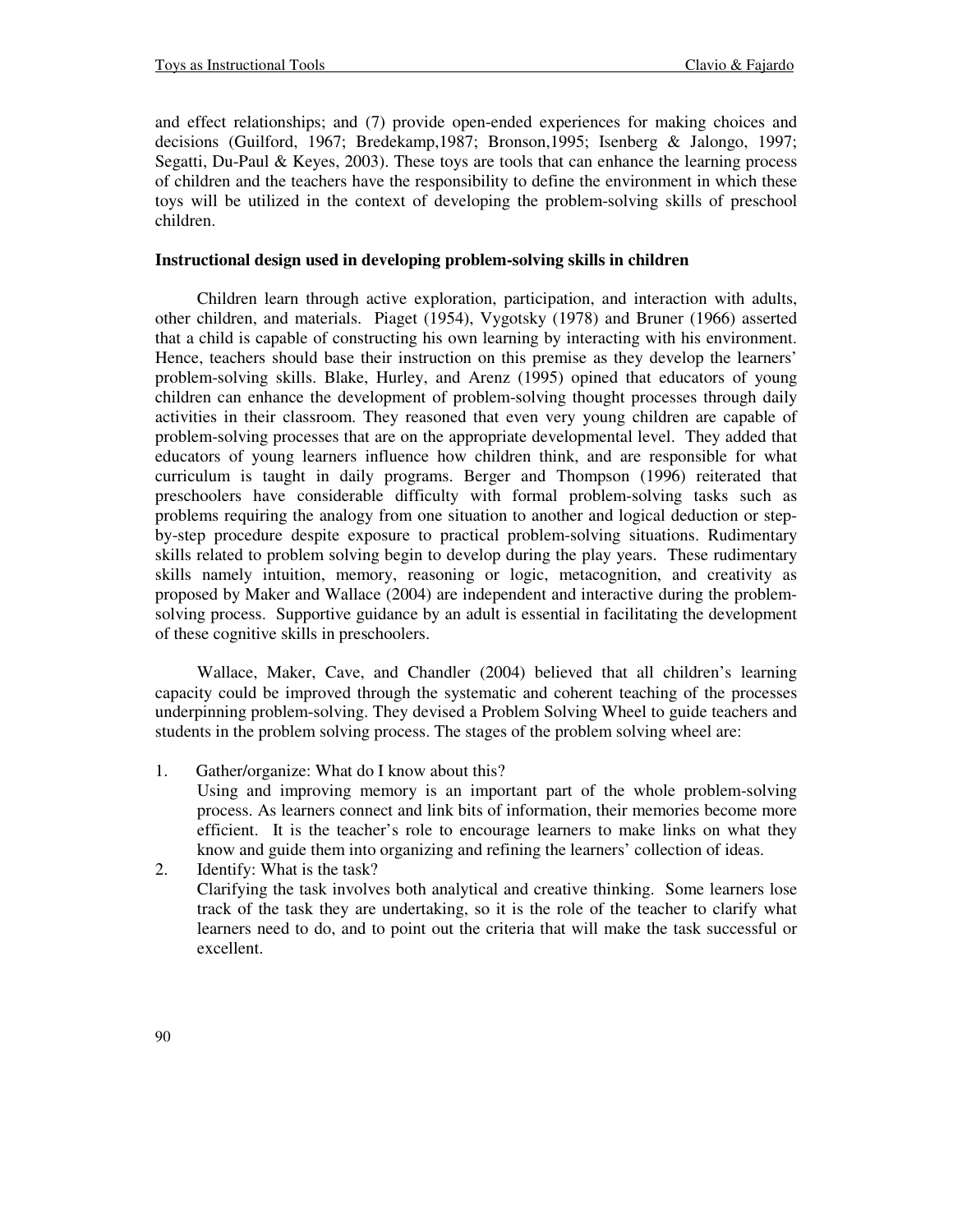3. Generate: How many ideas can I think of?

Generating ideas involves high level creative thinking. The teacher is expected to encourage learners to think and consider several ideas before deciding on the best course of action.

4. Decide: Which is the best idea?

When making decisions, learners need to prioritize and to give reasons for their choices, rather than deciding impulsively. This decision making process involves analytical and evaluative thinking. Teachers should be accepting of the learners' decision.

- 5. Implement: Let's do it! It is in the doing that learners maximize their full potentials. In this stage all the prerequisite knowledge and skills come to play as the learners try out the probable solution or course of action that they have decided on. Teachers should provide the guidance and encouragement needed to make sure learners finish the task.
- 6. Evaluate: How well did I do? Learners need to be trained to evaluate themselves. The process of evaluation needs to be both formative and summative, with learners feeling that every task can be improved because they are learning how to learn. Teachers should provide the atmosphere of objectivity and help learners create their own criteria of a "good" work.
- 7. Communicate: Let's tell someone! Learners need a real audience in order to feel the thrill of communicating and sharing their ideas and the results of their efforts. Teachers should provide the venue for learners' to communicate the result of their work.
- 8. Learn from experience: What have I learned? The final stage of reflecting is both a formative and summative process aimed at consolidating and transferring what have been learned. This metacognitive stage is vital in teaching learners to transfer the new skills into other areas of their lives.

Problem solving is a process that can be learned and applied repeatedly in any situation. But children need the guidance and assistance of an adult for them to develop these higher-order thinking skills. In a classroom environment, teachers play a pivotal role in the selection of toys and the planning of instruction that focuses on the development of problemsolving skills.

## **Methodology**

This study attempted to determine how toys can be utilized to develop the problemsolving skills of kindergarten students. The research was descriptive in nature and the datagathering techniques included survey, observation, and document analysis. The research involved three phases:

Phase 1 involved the selection of toys to be used in lessons. In determining which among the toys could be used for developing problem-solving skills among preschoolers, the researcher used a questionnaire-checklist.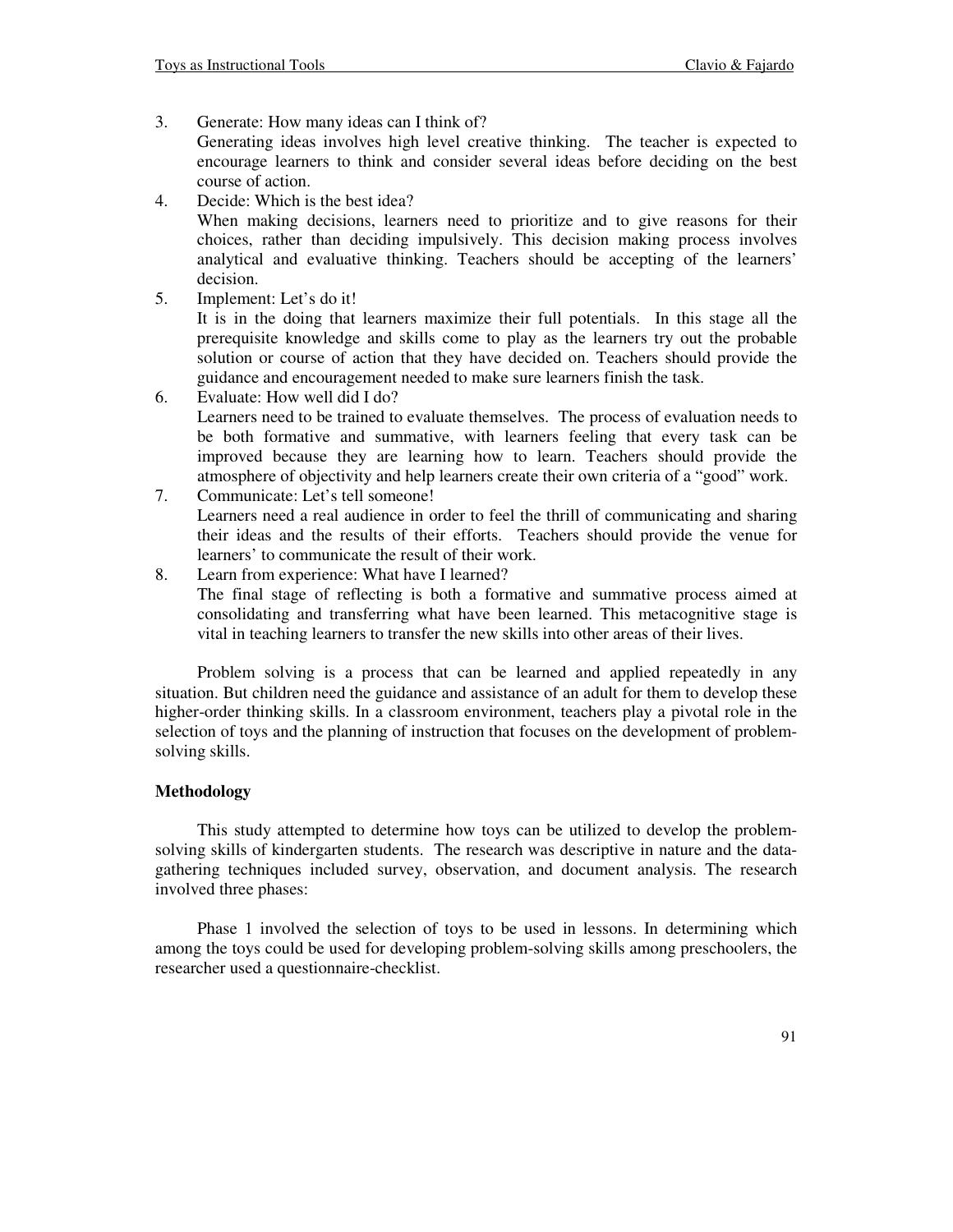The researcher developed this questionnaire-checklist based on Isenberg and Jalongo's (1997) checklist of prescribed toys for preschool curriculum. This is a one-part questionnaire with a list of toys. Respondents were asked to identify the possible uses of each toy in the classroom and how each can be used for developing problem solving skills. Based on this questionnaire, the researcher selected the toys that could be used in the lessons for developing problem-solving skills.

A questionnaire-checklist was given to ten pre-school teachers (from different private schools) whose teaching experiences range from five to ten years in a pre-school setting. This part of the research was designed: (1) to determine which toys are usually found in the participants' preschool classroom; (2) to identify the instructional activity where these toys are used; and (3) to find how they can be used for developing problem-solving skills.

Among the most common toys chosen by the teachers, five were selected by the researcher using the following criteria identified to be effective in developing problemsolving skills (Guilford,1967; Bredekamp,1987; Bronson,1995; Isenberg & Jalongo, 1997; and Segatti, Du-Paul & Keyes,2003*)*:

- 1. safe, durable, and attractive;
- 2. developmentally appropriate;
- 3. has varied use;
- 4. encourages exploration and experimentation;
- 5. stimulates original thinking;
- 6. provide simple cause and effect relationships; and
- 7. provide open-ended experiences for making choices and decisions

Phase 2 involved the designing of lessons integrating the development of problemsolving skills using toys identified in phase one. Lesson plans for each of the most common toys were developed using the Problem Solving Wheel proposed by Maker and Wallace (2004). The Problem Solving Wheel was used because it has been tested and found to be effective in developing problem-solving skills among primary school students. The effectiveness of the Problem Solving Wheel was chronicled in the published work of Wallace, Maker, Cave and Chandler (2004).

Phase 3 involves the tryout of lessons developed in phase two. The lesson plans developed were tried out for a week. One lesson plan lasting from 30 to 45 minutes was used daily to the same group of preschool children aged  $4\frac{1}{2}$  and 5. The same teacher conducted the try out for all the lessons and used both English and Filipino to communicate with the children. Before the tryout, the teacher was briefed and oriented on (1) the purpose of the study, (2) the basic assumptions of the study, and (3) the activities of the lesson plan. Clarifications and questions about the lesson and probable situations that might arise during the tryout were also discussed.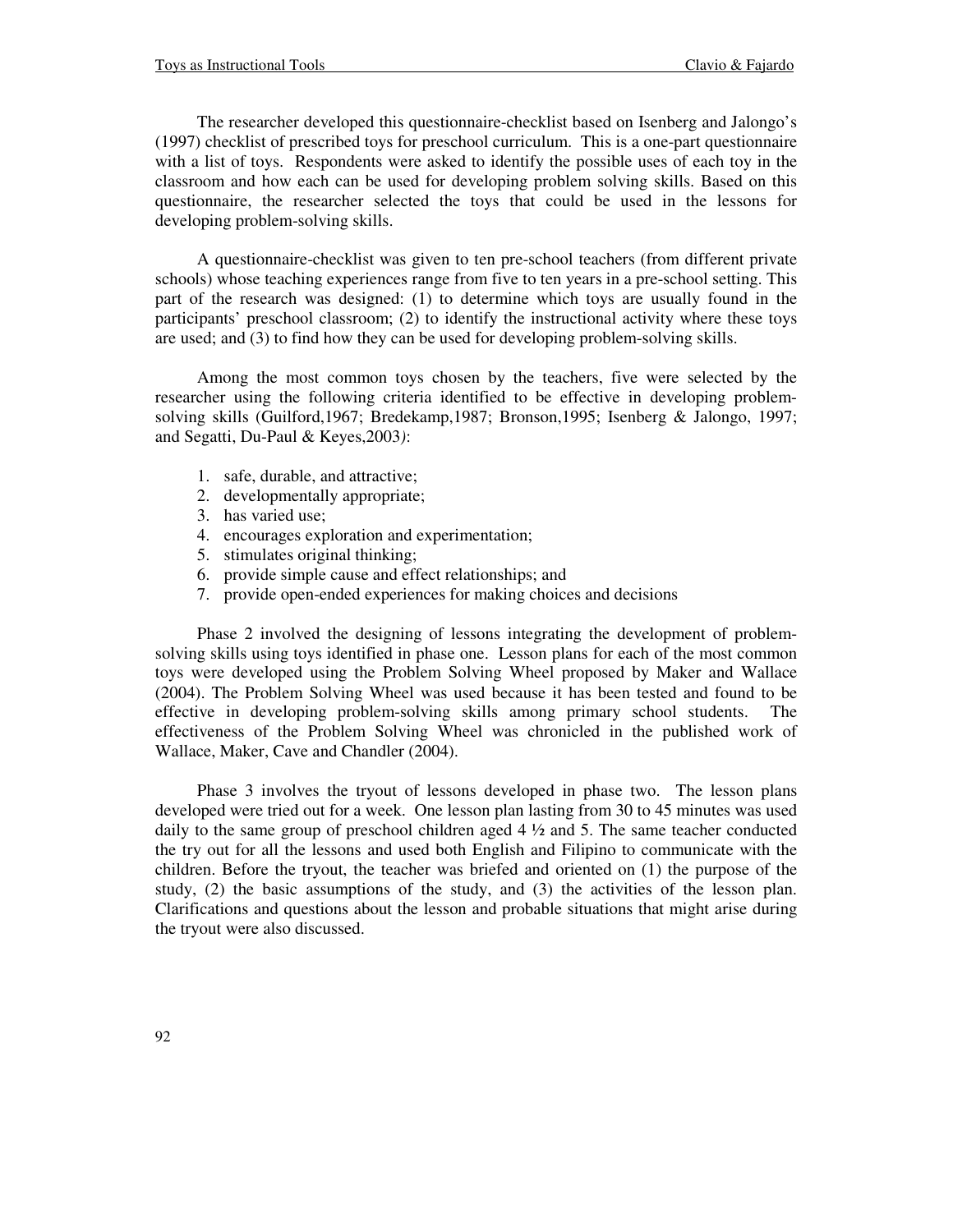The researcher observed the tryout and recorded the (1) time spent on the lesson, (2) teacher's execution of the lesson, and (3) behavior of the learners. The teacher's record of inference and observation of the learners' responses to every instructional activity of the lesson was also compiled and noted by the researcher. The learners' outputs in all activities were collected and analyzed.

## **Results and discussion**

The survey identified the most common toys found in preschool classrooms. The toys were ranked to determine which among the toys were most common. The result is shown in Table 1.

| Common to is found in preschool classrooms ( $N=10$ ) | <b>Frequency of</b> | Rank                    |
|-------------------------------------------------------|---------------------|-------------------------|
| <b>Toys</b>                                           | <b>Responses</b>    |                         |
|                                                       |                     |                         |
| • Puzzles                                             |                     |                         |
| • Simple card and board games                         | 10                  | 3                       |
| • Beads                                               | 10                  | $\overline{\mathbf{3}}$ |
| • Building sets                                       | 10                  | $\frac{3}{3}$           |
| $\bullet$ Blocks                                      | 10                  |                         |
| $\bullet$ Balls                                       | 10                  | $\overline{3}$          |
| • Sorting and stacking materials                      | 8                   | 6.5                     |
| $\bullet$ Pegs                                        | 8                   | 6.5                     |
| $\bullet$ Dough                                       | 7                   | 9                       |
| $\bullet$ Dolls                                       | 7                   | 9                       |
| • Picture lotto                                       | 7                   | 9                       |
| • Housekeeping toys                                   | 6                   | 13.5                    |
| • Pots and pans                                       | 6                   | 13.5                    |
| • Musical instruments                                 | 6                   | 13.5                    |
| • Sticks and twigs                                    | 6                   | 13.5                    |
| • Leaves and flowers                                  | 6                   | 13.5                    |
| • Buttons                                             | 6                   | 13.5                    |
|                                                       | 5                   | 17.5                    |
| • Woodworking materials                               | 5                   | 17.5                    |
| • Miniature life toys                                 | 4                   | 19.5                    |
| • Bottles                                             | 4                   | 19.5                    |
| $\bullet$ Climbers                                    | 3                   | 21.5                    |
| • Riding toys                                         | 3                   | 21.5                    |
| • Puppets                                             | $\overline{2}$      | 23                      |
|                                                       |                     |                         |

Table 1 *Common toys found in preschool classrooms* (N=10)

The researcher found that these toys identified by the teachers as common in their preschool are the same toys prescribed by early childhood researchers and practitioners*.*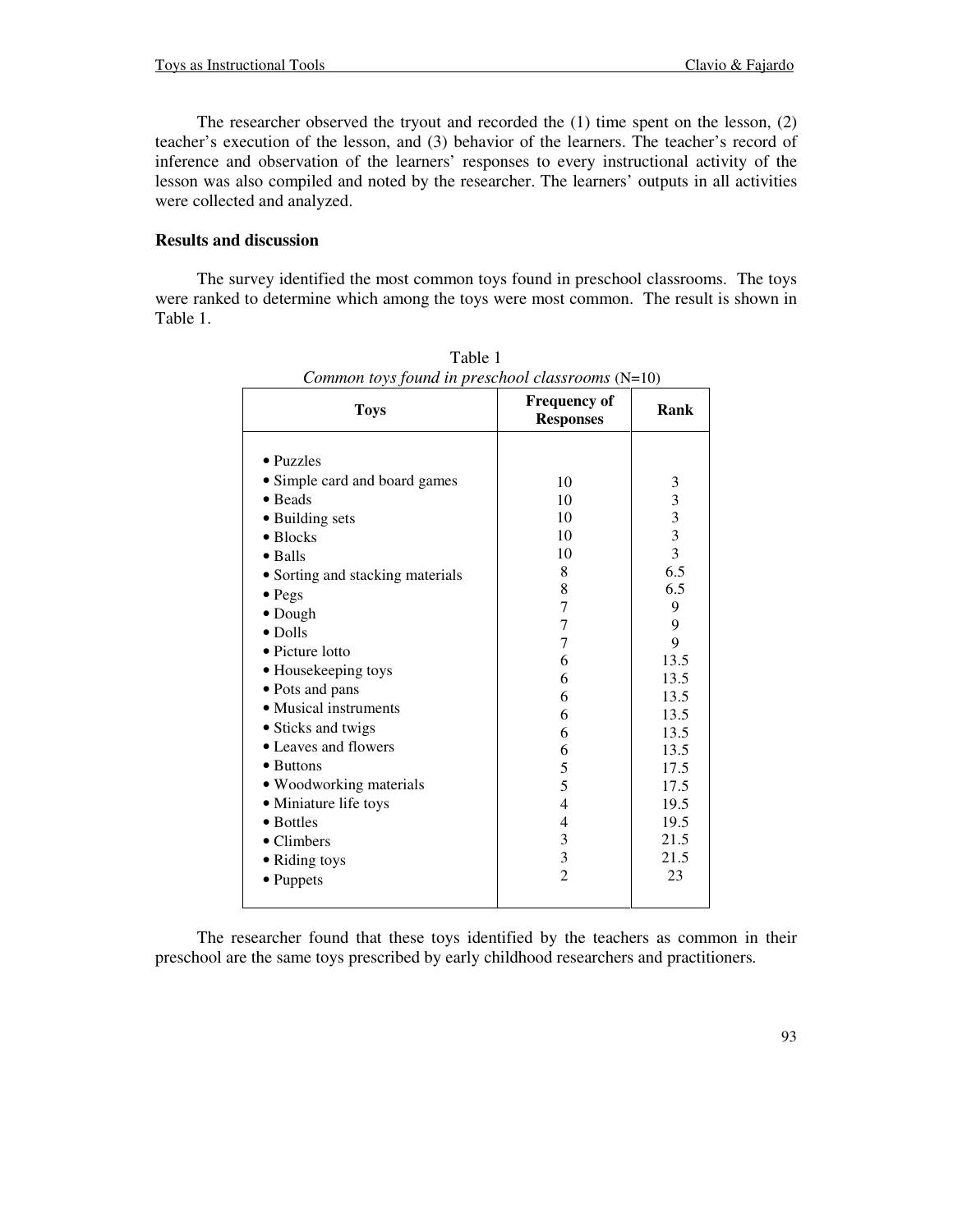As shown in Table 2, the survey also reveals that there are seven toys commonly found in preschool classroom that are perceived by the respondents to develop problem-solving skills.

| <b>Toys</b>                    | <b>Frequency</b><br>of responses |  |
|--------------------------------|----------------------------------|--|
| <b>Puzzles</b>                 | ю                                |  |
| <b>Blocks</b>                  |                                  |  |
| Simple card and board games    |                                  |  |
| Beads                          |                                  |  |
| <b>Building sets</b>           |                                  |  |
| Balls                          |                                  |  |
| Sorting and stacking materials |                                  |  |

Table 2 *Common toys viewed to effectively develop problem-solving skills* (N= 10)

All respondents perceived puzzles as toys that could develop problem-solving skills. According to Abrams and Kaufmann (1990) puzzles are good in developing dexterity, hand and eye movement, vision, spatial/time awareness, imagination and creativity. Blocks can be used to develop critical and creative thinking according to the teachers/respondents. They view blocks as toys that children can be manipulated to create, build, and construct replica of different things they see in the real world. Alward, Nourut, Scales, and Van Hoorn (1993) labeled blocks as construction toys that can be manipulated and used to create new objects. Isenberg and Jalongo (1997) also considered blocks as construction materials and further noted that blocks offer endless possibilities that support inventive thinking.

The respondents viewed simple card and board games as useful in developing problemsolving by encouraging quick thinking, using different strategies, and creating opportunity for children to choose and decide. They also added that simple card and board games make children finish a task. Isenberg and Jalongo (1997) categorized simple card and board games as skill/concept materials with limited possibilities for creative and divergent thinking.

The respondents found building sets as facilitative of the development of problemsolving skills through the use of exploration, planning and evaluation. Furthermore, they noted that building sets can enhance children's creativity and strategizing techniques. Just like blocks, building sets are considered by Isenberg and Jalongo (1997) as construction materials that develop inventive thinking.

Beads are described by Isenberg and Jalongo (1997) as manipulative materials that develop fine motor skills, basic concepts, and eye-hand coordination. They noted that beads also provide opportunity for cooperative problem solving. The teacher-respondents view beads as materials for patterning and sequencing activities that encourage logical thinking and creativity.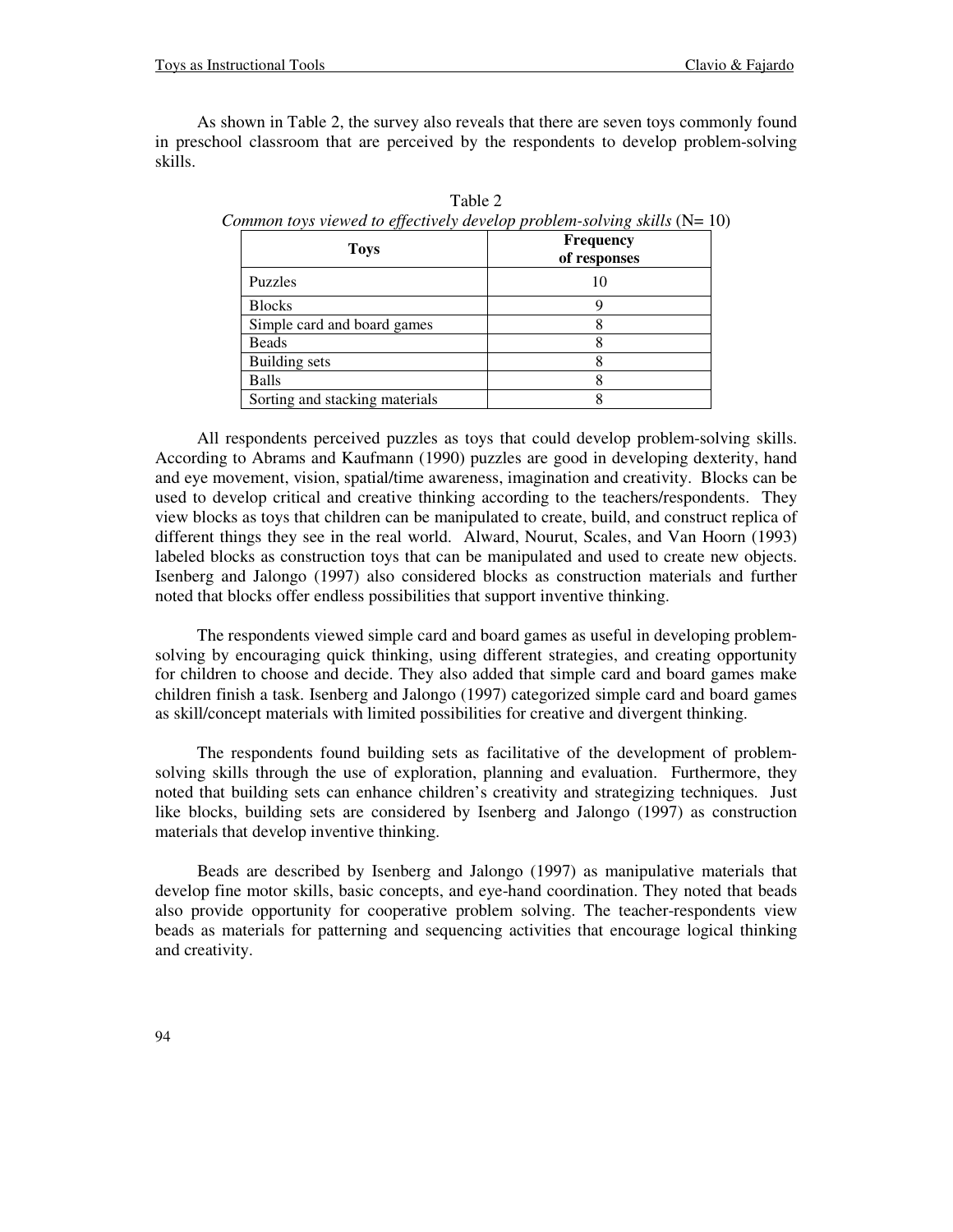All the toys mentioned are labeled to have the following characteristics:

- 1. catch attention
- 2. encourage reasoning and logical thinking
- 3. enhance memory and strategizing techniques
- 4. develop creativity
- 5. provide opportunity for reflection and decision-making
- 6. encourage exploration and discovery

The respondents and early childhood practitioners and experts are one in their view that these characteristics of the selected toys make them effective instructional tools in developing problem solving skills.

From the seven toys identified to be effective tools in developing problem-solving skills, five toys were used for the lesson. These toys were selected by most teacherrespondents as the toys to be most commonly found in a preschool classroom. Table 3 shows the examples of lessons tried out and found to be effective in developing problem-solving skills using toys.

| IJ<br><b>Lessons</b>                                             | $\circ$ $\iota$<br><b>Topics / Themes</b> | <b>Subject Areas</b>                                                                         |  |
|------------------------------------------------------------------|-------------------------------------------|----------------------------------------------------------------------------------------------|--|
| Creating a necklace of beads<br>using a color pattern            | $\bullet$ Colors<br>• Patterns            | $\bullet$ Arts<br>• Mathematics                                                              |  |
|                                                                  |                                           | $\bullet$ Language<br>$\bullet$ Arts                                                         |  |
| Completing a picture puzzle                                      | • Picture puzzles                         | • Mathematics                                                                                |  |
|                                                                  |                                           | $\bullet$ Language                                                                           |  |
| Creating a bridge using different<br>sized blocks                | $\bullet$ Bridges                         | $\bullet$ Arts<br>• Mathematics<br>$\bullet$ Science<br>$\bullet$ Values<br>• Social Studies |  |
| Creating a community using<br>different pieces of a building set | • Communities                             | $\bullet$ Science<br>$\bullet$ Language<br>• Social Studies<br>• Mathematics                 |  |
| Identifying pictures or things that<br>are the same              | • Alike and different                     | • Mathematics<br>• Language<br>• Social Studies                                              |  |

Table 3 *Sample lessons in effectively developing problem-solving skills using toys* 

The result of the try-out shows that there are specific lessons wherein toys can be utilized effectively in developing problem-solving skills. The lessons using blocks and puzzles were able to develop more problem-solving skills, although, all lessons develop problem-solving skills. Puzzles are toys that already present problems on their own thereby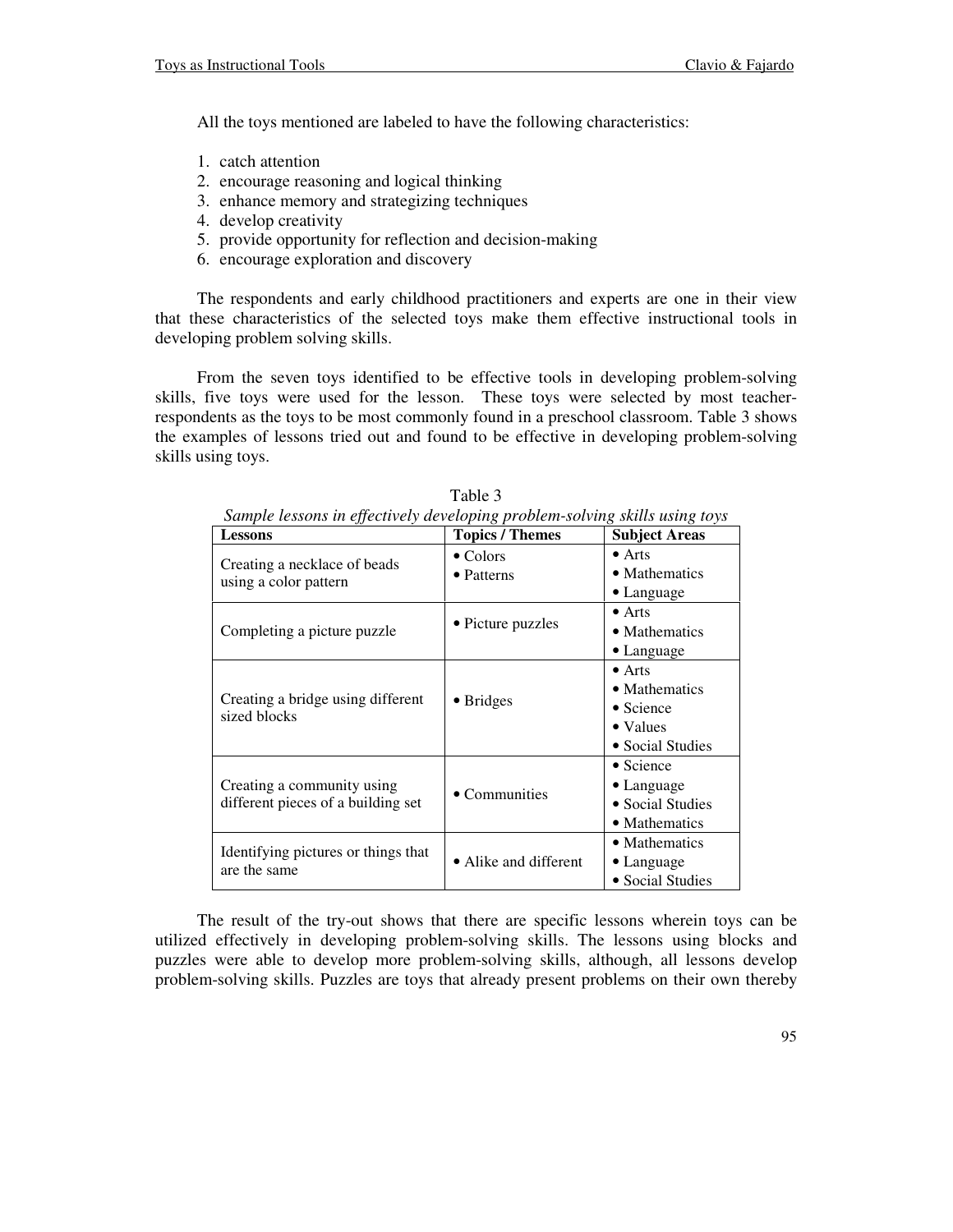making them effective instructional tools in developing problem-solving skills. They encourage children to think of ways to put the pieces together. Children manipulate the pieces while making sense of how they work. Puzzles encourage children to construct their own learning. During the tryout of the lesson, the children together with the teacher discussed how to complete the puzzle. The children immediately knew that they were to complete a picture of a tree by noting the parts of a tree like the branches and the roots. They based their decision on what they already knew about a tree. They immediately knew that since a piece of a puzzle had a picture of the root then that piece was located on the lower part of the puzzle. They also identified the similarities and differences of the different puzzle pieces. The children also recognized the mistake they made. When one piece of a puzzle did not fit, they rotated the piece and tried again. Since the puzzle had only one probable solution (the pieces being fit together), it did not present much potential for creativity.

Blocks, meanwhile, stimulated the children's creativity. The teacher as an expert provided the problem using blocks and encourages the children to decide on a solution. Blocks provide open-ended experiences, hence they make an effective instructional tool in developing problem-solving skills. During the tryout of the lesson, the children presented many designs for a bridge and they chose a design that they would make using the different sized blocks. They reasoned out on why they made such decision based on their discussion with the teacher about the structure and uses of a bridge. Children's comments included: "*gawa sa kahoy at semento*" (made of wood and cement) and "*dadaanang car*" (for cars to pass by). They also noted the similarities and differences of the bridges that they had seen before. They also negotiated with each other on whose design/drawing they would make and which blocks to use. They made sure that the bridge they made had toy cars on it and was on top of beams. The children also made changes in their design/drawing when they noticed that the blocks did not match with the design/drawing. This lesson generated more ideas from the children. Subsequently, the discussion with the teacher became more interactive. The children were also enthusiastic with their work and presentation.

The teacher's record of inference revealed that using toys as tools allow teachers to design lesson plans that are focused on developing important problem-solving skills. The result of the study showed that teachers play a vital role in this process. Hence, the skills of the teacher to ask questions and to facilitate discussion are important. This supports the study of Vygotsky (1978) on the importance of the environment in children's learning.

The medium of instruction also plays an important role in this process. The researcher observed during the tryout that the use of Filipino, the children's first language, contributed to the active participation in all activities. The children were able to express different ideas and opinions, ask questions, and validate information learned using their first language.

The study revealed that the commonly used toys in the lesson are effective in developing the rudimentary skills associated with problem-solving process. Table 4 shows the problem-solving skills developed by the most common toys found in preschool.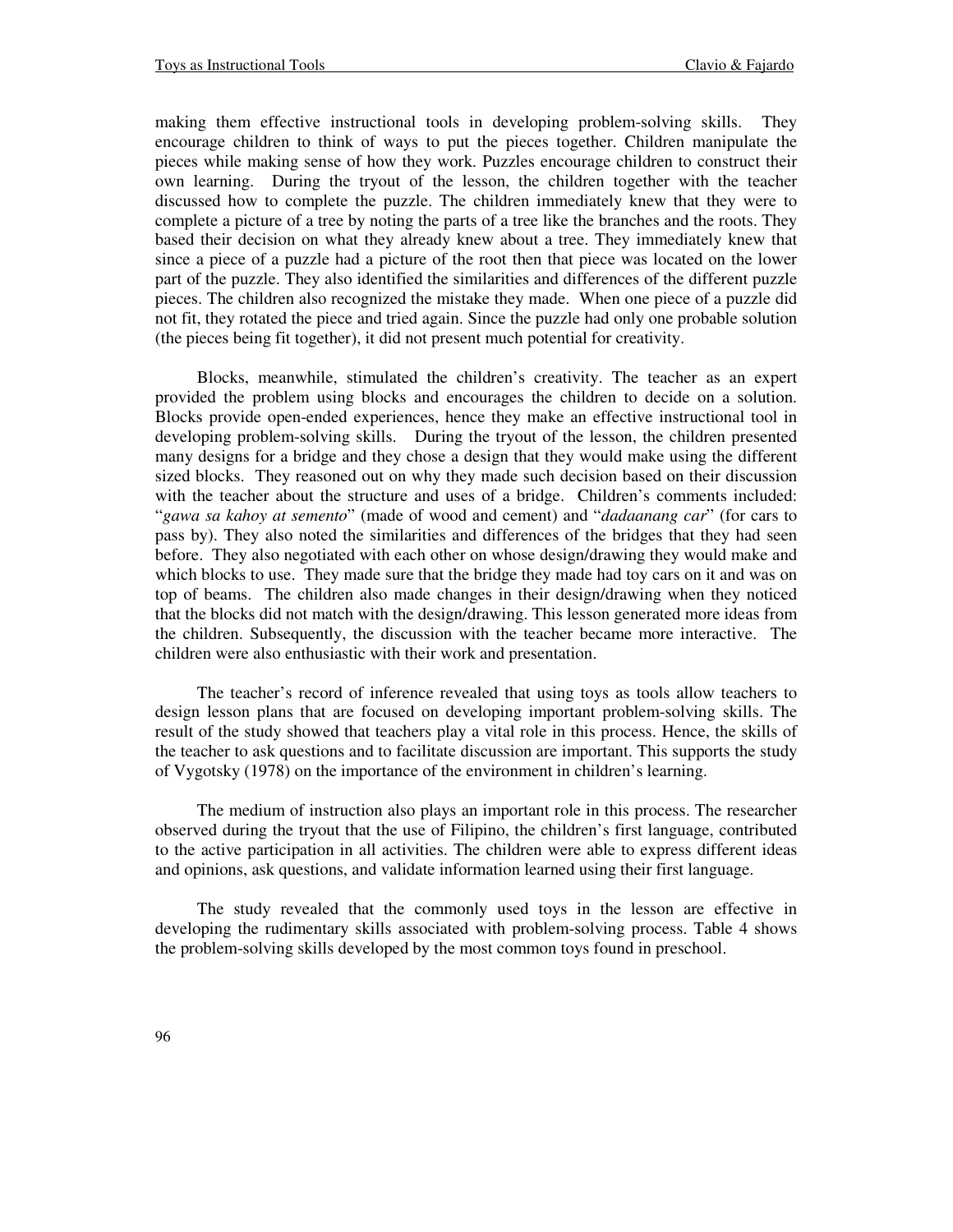| Thometh-surving skills developed by common toys |                               |               |                              |                      |                   |  |  |
|-------------------------------------------------|-------------------------------|---------------|------------------------------|----------------------|-------------------|--|--|
| <b>Toys</b>                                     | <b>Problem-solving skills</b> |               |                              |                      |                   |  |  |
|                                                 | <b>Intuition</b>              | <b>Memory</b> | <b>Reasoning or</b><br>logic | <b>Metacognition</b> | <b>Creativity</b> |  |  |
| puzzles                                         |                               |               |                              |                      |                   |  |  |
| blocks                                          |                               |               |                              |                      |                   |  |  |
| simple card and<br>board games                  |                               |               |                              |                      |                   |  |  |
| beads                                           |                               |               |                              |                      |                   |  |  |
| building sets                                   |                               |               |                              |                      |                   |  |  |

Table 4 *Problem-solving skills developed by common toys* 

Blocks and building sets are considered divergent materials that lead to multiple uses and are more open-ended (Guilford, 1967). The study showed that these toys have high potential in developing creativity, a problem-solving skill that encourages novel ideas and solutions. The children manipulated and controlled these toys as they pleased. These encouraged them to develop and implement their ideas. Blocks are unstructured, diverse in playability, and simple in design thereby stimulating children's imagination and creativity. These characteristics of blocks made them effective tools to also develop intuition, memory, reasoning and logic, and metacogniton. The teacher's skill in planning and implementing lessons using blocks and building sets is crucial in developing problem-solving skills in children. The use of cognitive apprenticeship through modeling, coaching and scaffolding will greatly benefit students (Tharp & Gallimore, 1988).

Puzzles on the other hand are considered convergent materials having a single acceptable solution to a problem. They compel children to look for this solution as they manipulate the pieces and find the perfect match. The study showed that this characteristic could also be observed with simple card and board games. The rules of the game encourage children to think through a problem (the goal of the game) thus, activating intuition and memory. However, puzzles provide more opportunities for making choices and decisions than simple card and board games, as children rely more on chances and luck in reaching the goal. This characteristic of puzzles makes them an effective instructional tool in developing reasoning and logic and metacognition. This study revealed that puzzles have limited potentials to develop children's creativity because puzzles have usually only one acceptable solution.

Beads can be considered divergent or convergent materials depending on the lesson. The teacher's role is vital in its effectiveness to develop problem-solving skills in children. The potential of beads to develop creativity relies on the planning and implementation of a lesson.

Certain toys have characteristics that already present problems in themselves like puzzles, while others have the potential to provide problems for problem solving activities. The study shows that teachers of young learners play a crucial role in defining the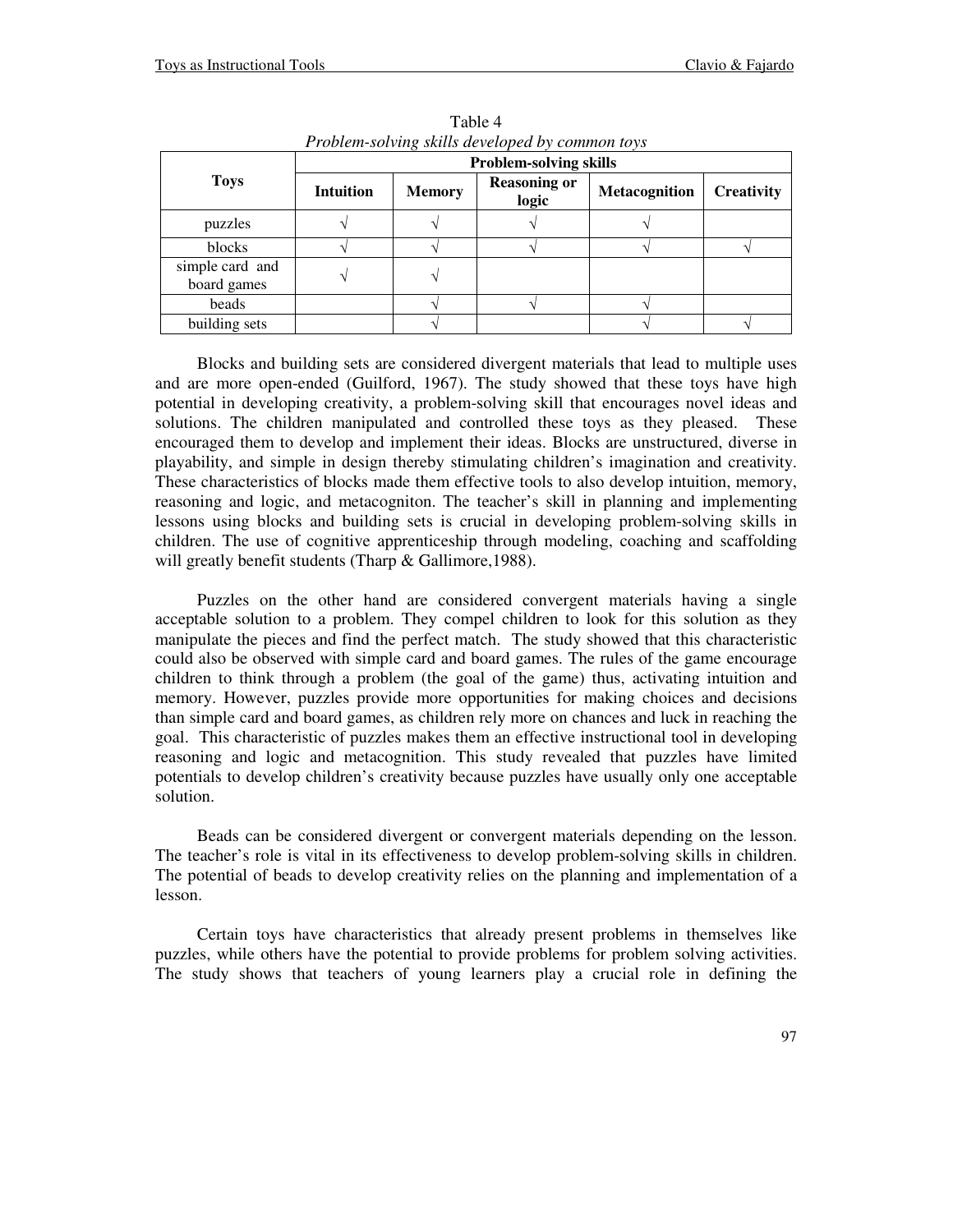environment that will provide experiences for the development of problem solving skills. Bruner (1966) emphasized that children learn best when they interact with their environment through the different materials, situations, and events. In this concept of discovery learning, a teacher or an expert adult will provide the scaffold that children need as they construct and organize their knowledge and make sense of their world. The study also showed how the teacher's interaction with the children affected their behaviors. The teacher's warmth and accepting personality encouraged the children to explore and experiment, thereby motivating them to be more confident in finishing the task. The teacher's questions and statements gently urged the children to focus on the objectives of the different activities. The teacher's knowledge of the developmental stage of the children also helped in the implementation of the lesson plan.

The instructional design, Maker and Wallace's Problem-Solving Wheel, used during the tryout was proven to be effective in developing problem solving skills among preschoolers. It was explicit and detailed that the teacher did not have difficulty in following the different activities in the lesson plan provided. The children were also engaged throughout the different activities.

#### **Conclusion**

The study is successful in its aim to show how toys can be used as instructional tools in the development of problem-solving skills among preschoolers. The study supports and agrees with the effectiveness of Wallace and Maker's instructional design in developing problem-solving skills among young learners. The instructional design is successful in incorporating toys as an instructional tool. The study however acknowledges the need for teachers to acquire the skills in asking questions and facilitating discussion to truly aid in the development of problem-solving skills in young learners.

 Toys are an essential part of a preschool classroom but they are usually used in free play or for content-specific lessons. The study showed that toys, as instructional tools, have the potential to enhance learning among young learners and may aid in the development of other cognitive skills. The study paves the way for teachers to design lessons using toys as a tool in targeting the different components of problem-solving skills. It presents an effective instructional design that teachers may adapt as a guide in planning their lesson and preparing the children's environment. The study concludes that the use of toys as instructional tool is effective in developing problem-solving skills among preschoolers. Furthermore, it provides insights for early childhood advocates to explore the many possibilities of toys as an instructional tool.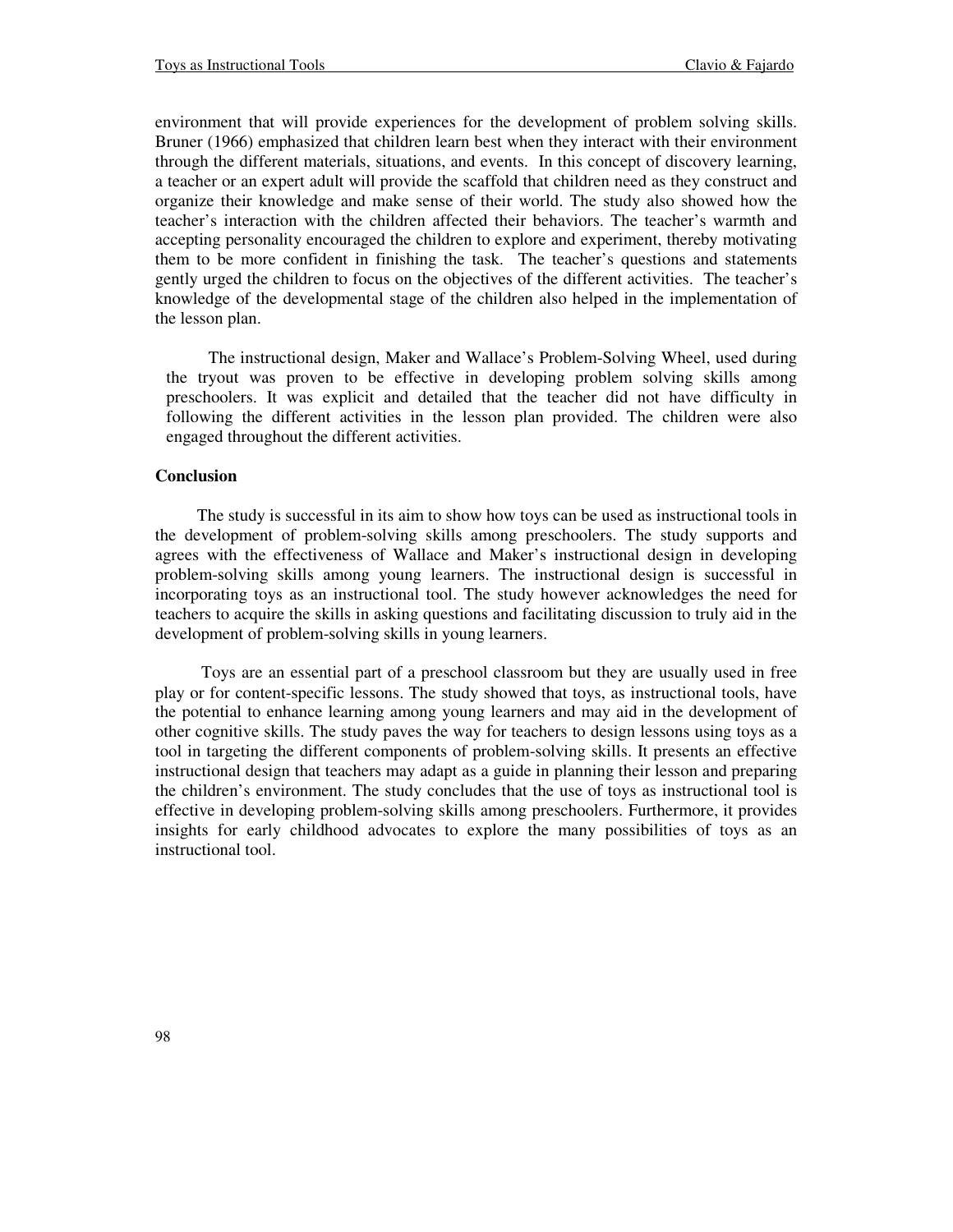#### **References**

- Abrams, B. & Kaufmann, N. (1990). *Toys for early childhood development: Selection guidelines for infants, toddlers and preschoolers*. New York: The Center for Applied Research in Education.
- Alward, K., Nourot, P., Scales, B., & Van Horrn, J. (1993). *Play at the center of the curriculum*. NY: McMillan Publishing.
- Blake, S., Hurley, S., & Arenz, B. (1995). Mathematical problem solving and young children. *Early childhood education journal*. 23(2) 81-84.
- Berger K., S., & Thompson, R.A. (1996). *The developing person through childhood*. New York: Worth.
- Bronson, M.B. (1995). *The right stuff for children birth to 8: Selecting play materials to support development*. Washington, D.C.: NAEYC.
- Bredekamp, S. (1987).*Developmentally appropriate practice in early childhood programs serving young children birth through age 8*.Washington, D.C.: American Association for the Education of Young Children.
- Bruner, J.S. (1966). *Toward a theory of instruction*. New York: Norton.
- Cliatt, M., Shaw, J., & Sherwood, J. (1980).Effects of training on the divergent-thinking abilities of kindergarten children. *Child Development*, 51, 1061-1064. Mississippi: Society for Research in Child Development.
- Cuffaro, H. (1995). *Experimenting with the world: John Dewey and the early childhood classroom.* New York: Teachers College Press.
- De Bono, E. (1992). *Teaching Thinking*. London: Penguin Books.
- Department of Education (DepEd) Order No.43 s. 2002.*The 2002 Basic education curriculum*. Pasig City: Department of Education.
- Department of Education Culture and Sports (DECS) Order No. 107 s. 1989. *Standards for the organization and operation of preschools (Kindergarten Level).* Pasig City: Department of Education.
- Dodge, D. T., & Colker L.J. (1998). *The creative curriculum for early childhood* (3<sup>rd</sup> ed.) Washington D.C.: Teaching Strategies.
- Drake S.M. (1993) *Planning integrated curriculum: The call to adventure*. Virginia: ASCD Publications.
- Guilford, J.P. (1967). *The nature of human intelligence*. New York: McGraw-Hill.
- Isenberg, J.P. & Jalongo,,M.R. (1997). *Creative expression and play in early childhood* (2<sup>nd</sup> ed.). Upper Saddle River, NJ: Merill/Prentice Hall.
- Maker, J. & Wallace, B. (2004) *Thinking skills and problem solving-an inclusive approach*. London: David Fulton.
- Piaget, J. (1954). *The construction of reality in the child*. New York: Ballantine Books.
- Reiber, L.P.; Luke, N.; Smith, J. (1998). *Project kid designer: Constructivism at work through play*. Meridian: Middle School Computer Technology Journal.
- Segatti, L., J. Brown-Du-Paul, & T.L. Keyes. (2003). Using everyday materials to promote problem solving in toddlers*. Young Children* 58 (5) 12–18.
- Tharp R.G. & Gallimore,R. (1988) *Rousing minds to life*. Cambridge, England: Cambridge University Press.
- Vygotsky, L.S. (1978). *Mind in Society: Development of higher psychological processes*. Cambridge, MA: Harvard University Press.